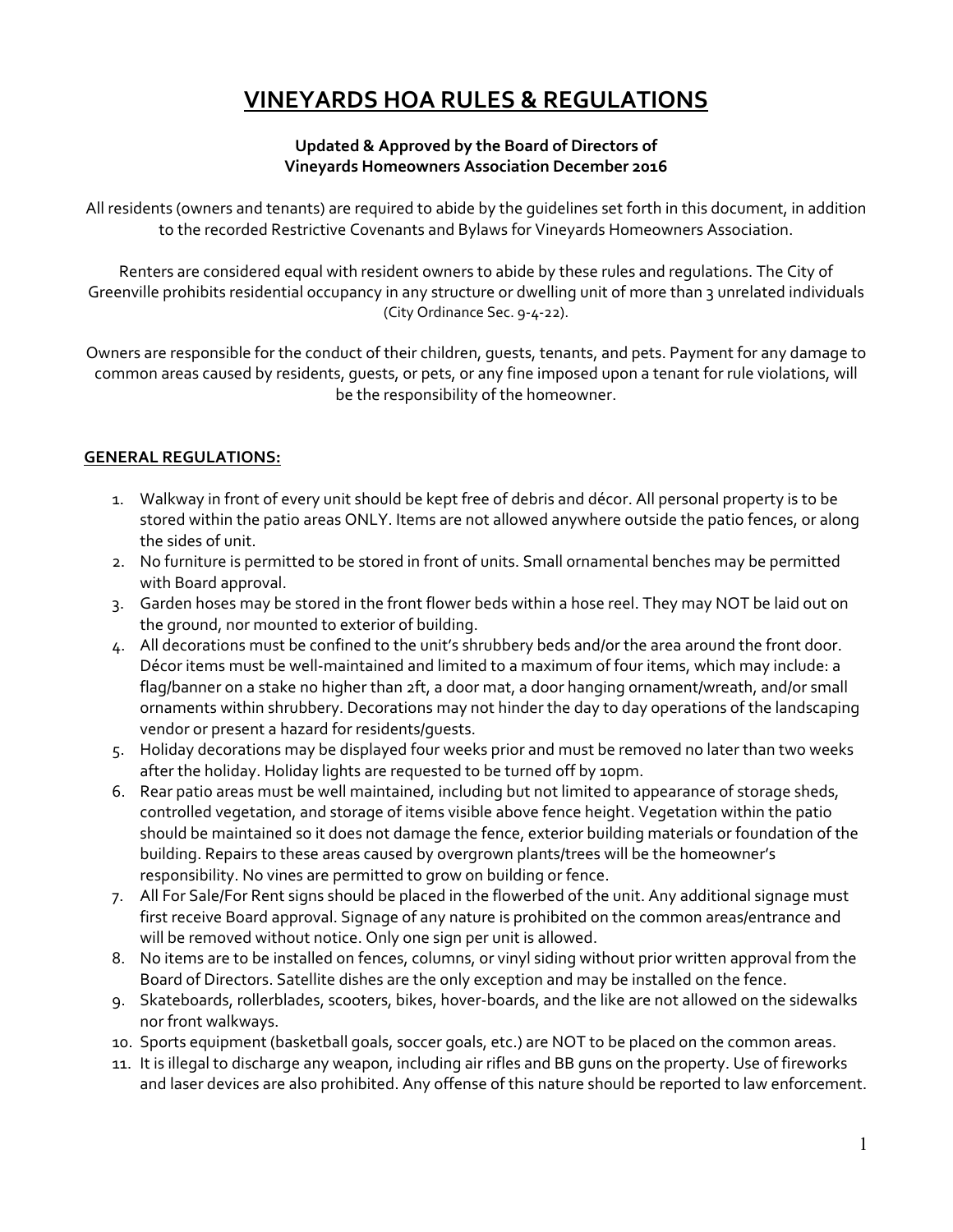- 12. No propane tanks may be installed at Vineyards to provide gas service for home appliances. Gas grills may be used inside patios. All outside cooking grills should be kept a safe distance from the building exterior and fences. Damage to these areas as a result of heat and/or fire will be the responsibility of the homeowner.
- 13. No obnoxious or offensive activity that may become an annoyance or nuisance in the neighborhood is allowed. Music, TV, pets, chatter, etc should not be heard louder than normal conversation level at all times. The City of Greenville Noise Control Ordinance (Sec 12-5-1 through 12-5-14) restricts sound levels between 11:00 pm and 7:00 am. Excessive noise complaints during this time frame should be reported to the Greenville Police Department (252‐329‐4317). Case numbers may be provided to management for follow up. Noise complaints outside of this time frame may be reported to management in writing/email with a specific date, time and residence; these will be addressed on a case by case basis. Photos/videos are highly suggested to be included with the complaint. The HOA has limited authority outside of the Ordinance restrictions for enforcement.
- 14. Any concerns of suspicious or illegal activities MUST be reported to law enforcement as the HOA has no authority over these issues. Loitering/play in common areas (including around dumpsters, electrical boxes, in the parking lot, etc.) is prohibited. The grass common areas may be used for playing so long as it does not destroy grass, plantings, or other structures, and is not too loud so as to be an annoyance or nuisance to surrounding neighbors.
- 15. There will be no dumping of any foreign materials on Vineyards property. This includes but is not limited to motor oil, furniture, cigarette butts, food scraps, etc. This includes discarding such materials behind a unit's patio. Any infractions may be subject to fines.
- 16. Profit‐making events are not allowed in Vineyards, to include but not limited to garage sales, yard sales, bake sales, etc. UNLESS they are sponsored by the Vineyards Homeowners Association.

#### **ARCHITECTURAL CONTROL**

- 1. Window blinds are mandatory to maintain the uniformity and integrity of the property. White/off-white blinds must cover all windows and must be well‐maintained.
- 2. It is required that exterior window screens remain on and in good condition at all times. Window screens are the responsibility of the homeowner/resident.
- 3. All glass surfaces (windows, doors, skylight, etc) are the homeowner's responsibility to maintain. Any damages to these items must be repaired immediately.
- 4. Storm doors must be white with a full‐view glass door. Storm doors must remain on and in good condition at all times. Any changes to front doors, windows, or the exterior of the building must have approval of the Board of Directors prior to installation/construction.
- 5. Satellite dishes may be installed within a unit's patio or may also be attached to the patio fence (owners will be responsible for any damages to the fence caused by the satellite dish or installation). Satellite dishes MAY NOT be mounted/installed on the building/roof or in the common areas.
- 6. Residents are NOT permitted to landscape any part of the common grounds. Residents who wish to install plants in their front flower bed or in the patio must receive Board approval and are required to maintain these plantings so they are not a nuisance or allowed to grow out of control. Flower bed covering will be replaced property wide as funds are available. Homeowners/residents who wish to replace the bed covering on a more frequent basis are permitted to do so at their own expense, but must maintain uniformity.
- 7. A/C window units are prohibited at all times
- 8. Termite damage repair, both exterior and interior, is the responsibility of the homeowner. Exterior annual termite inspections will be scheduled through the management company. Although it is not required, homeowners/residents are **highly** encouraged to have the inside of their units inspected also. Residents may contact the current pest control company to have the unit inspected and/or treated for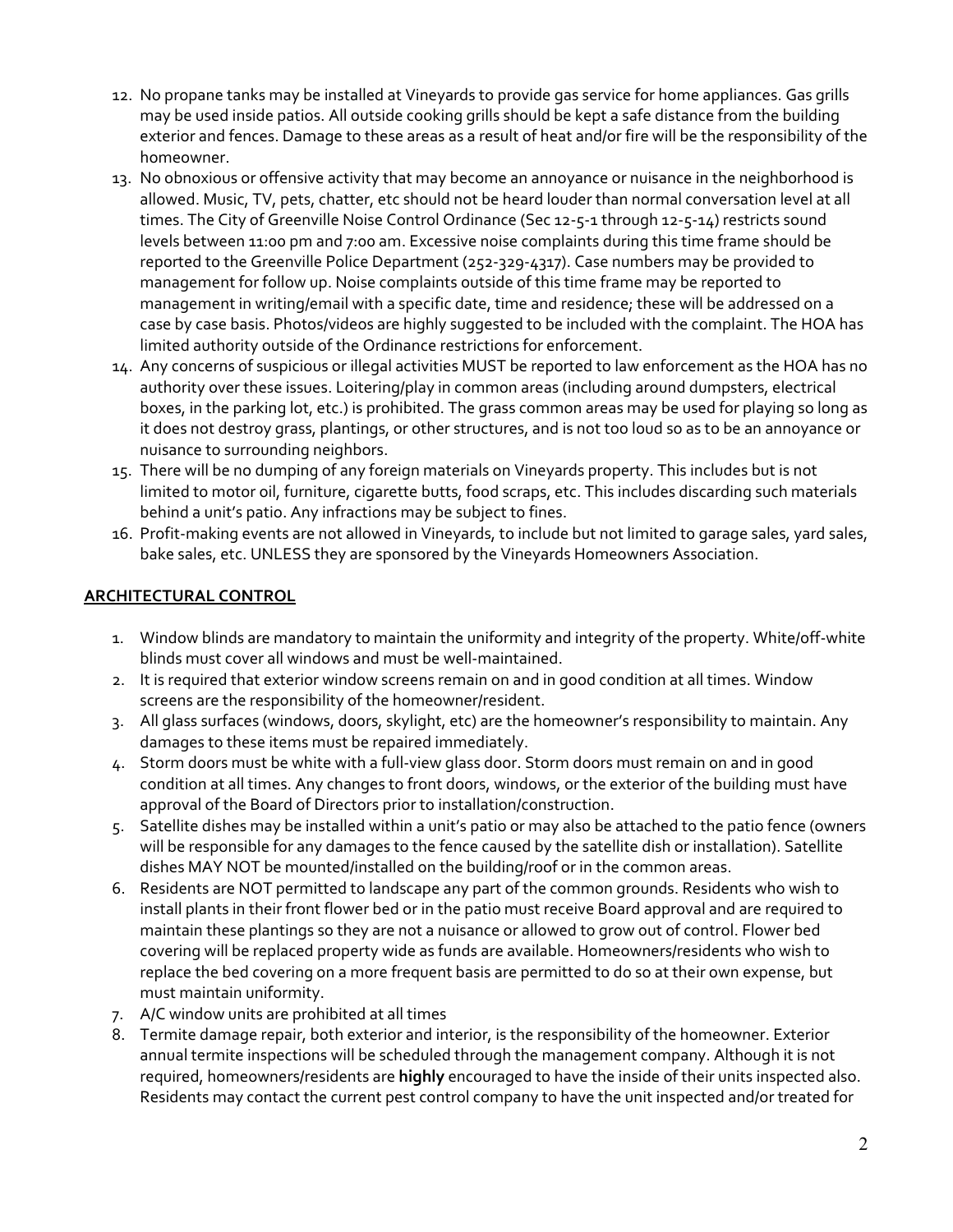general pests or termites at any time. This is a service covered under the Association's pest control contract at no cost to the resident.

9. Residents are responsible for removing snow/ice from the entrance and sidewalk in front of their unit. This Association does not provide a service for removing snow/ice throughout the complex. All residents are NOT to use nor hire heavy equipment for removal.

### **DUMPSTER/RECYCLE AREAS:**

- 1. All trash/garbage items are to be placed inside the proper receptacle (dumpster or recycle bin). Littering the grounds is prohibited.
- 2. Any bulk items must be placed next to the dumpster and shall be reported to City of Greenville Sanitation Department via City Compass through their website www.greenvillenc.gov or by calling **252‐329‐4522.** DO NOT place bulk items beside the dumpster until items are reported to the City. The City will not pick up construction debris (including appliances, carpet, etc); these items need to be removed from the property by the installer/resident.
- 3. No paint cans are to be placed within the dumpsters. The vendor or resident must discard of paint cans properly.

## **PARKING:**

The following violations will cause your vehicle to be towed. If you are double‐parked, parked in an undesignated area, in front of dumpsters, or on the grass/common area, the vehicle will be towed at the vehicle owner's expense with **NO NOTICE GIVEN.** Notice will be placed on any vehicles in violation of the following, providing the owner a limited time to correct the issue/s or contact management**.** Only **two** vehicles are permitted per unit.

- 1. All vehicles must be parked within lines of a designated space for the unit. Parking across lines is NOT allowed. If a vehicle is parked in your designated space without your permission you may have the vehicle towed at the owner's expense. NO vehicles are permitted to be parked along the main entrance road.
- 2. All vehicles, no matter where they are parked, MUST maintain current DMV registration and current State inspection, as well as remain in drivable condition (including keeping tires inflated).
- 3. Vehicle repair or maintenance is not permitted within the Vineyards development.
- 4. The homeowner is responsible for costs of cleaning and/or repairing damage to parking lot caused by his/her vehicle(s), tenant's vehicle(s) or guest's vehicle(s) including, but not limited to, leaking oil, antifreeze, or other corrosive substances.
- 5. No vehicles are allowed to be stored within Vineyards. Stored vehicles are defined as vehicles that have been parked in the same spot for fourteen consecutive days.
- 6. Parking in handicapped spaces without proper documentation represented is prohibited. Anyone parked in handicapped parking without a handicap plate or placard on rear-view mirror can and will be towed on sight.
- 7. Double‐parking is NOT allowed.
- 8. Only visitors are to use the visitors' spots. If you know of a resident that is using a visitors spot, please contact Russell Property Management, in writing/email – you must provide vehicle description and license plate information.
- 9. Commercial trucks, boats, trailers, recreational vehicles, and the like should be stored off site. If any of these are parked on the property, they are subject to be towed WITHOUT NOTICE.